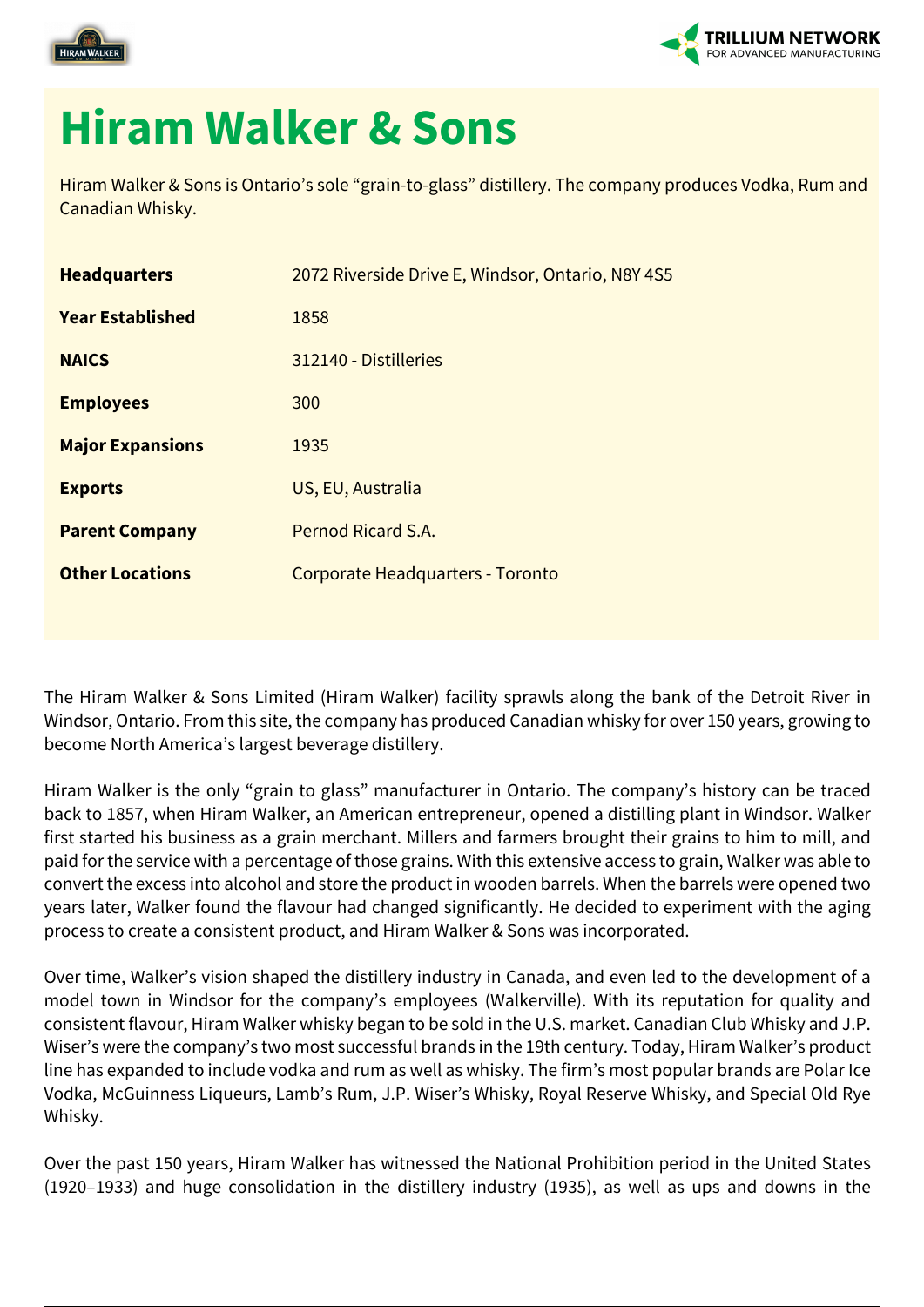



market. In late 1980s, the downturn in whisky started due to the migration of consumer preferences toward vodka and flavoured vodkas, which made it difficult for Canadian distilleries hard to compete.

When you compare the manufacturing process between vodka and whisky, the latter costs more because of the mandatory aging period in Canada [Canadian regulations require that all components of Canadian whisky be aged for at least three years]," says Jim Stanski, vice president of operations at Hiram Walker.

"A significant portion of the product becomes "angel's share" because of evaporation," explains Stanski. Even though some distilleries started cutting corners in whisky production, Hiram Walker is continuing its commitment to produce high-quality, innovative products in Canada.

Canadian regulations specify that manufacturers can include up to 9.09 per cent of a different product in blended whisky. Therefore, Hiram Walker tailors the flavour of some of its products in line with this rule, producing blended whiskies with popular flavours such as apple and vanilla.

When asked why Hiram Walker chose Windsor as his original facility, Stanski explains, "Windsor was surrounded on three sides by water, and it is a great agriculture place." Today, huge amounts of great whiskies are shipped out of the Hiram Walker facility via train, ship, and trucks after bottling. In fact, the entire manufacturing process—from milling, fermentation, distilling, resting, and maturing of the spirits, to bottling and packaging—is finished under one roof. "In a year, Hiram Walker has the capability to produce 55 million litres of absolute alcohol, and 60 to 70 per cent of all Canadian whisky," says Stanski. The company also holds 1.6 million barrels of spirits in its 14 maturing warehouses, which are located in Lakeshore, Ontario.

Hiram Walker's facilities are almost completely self-sustained; over 95 per cent of the electricity used is produced by the company itself, and the firm makes its own steam for production purposes. Further, the company's sustainable practices include the utilize of distiller's dried grain (DDG) [DDG can be sold as high protein livestock feed that increases efficiency] and biofuel projects. "Hiram Walker is developing and refining the DDG process so that the fermented portion of the grains can be more useful and nutritious for cattle; we are also trying to extract corn oil from corn and sell it as biofuel," notes Stanski.

Hiram Walker's massive Windsor plant houses not only its production facilities, but its finance, human resource, and information technology departments as well. "Our human resource department does a great job interviewing and picking the best talent for our company," says Stanski. In total, Hiram Walker employs 300 staff members on site; 130 work in the production side alone.

As Stanski describes, the company partners closely with Lambton College, "Thanks to Lambton College's continuous process operator program, we hire great employees with huge background on control theory, industry operations, drying, distilling, reacting, cooking, and evaporating.